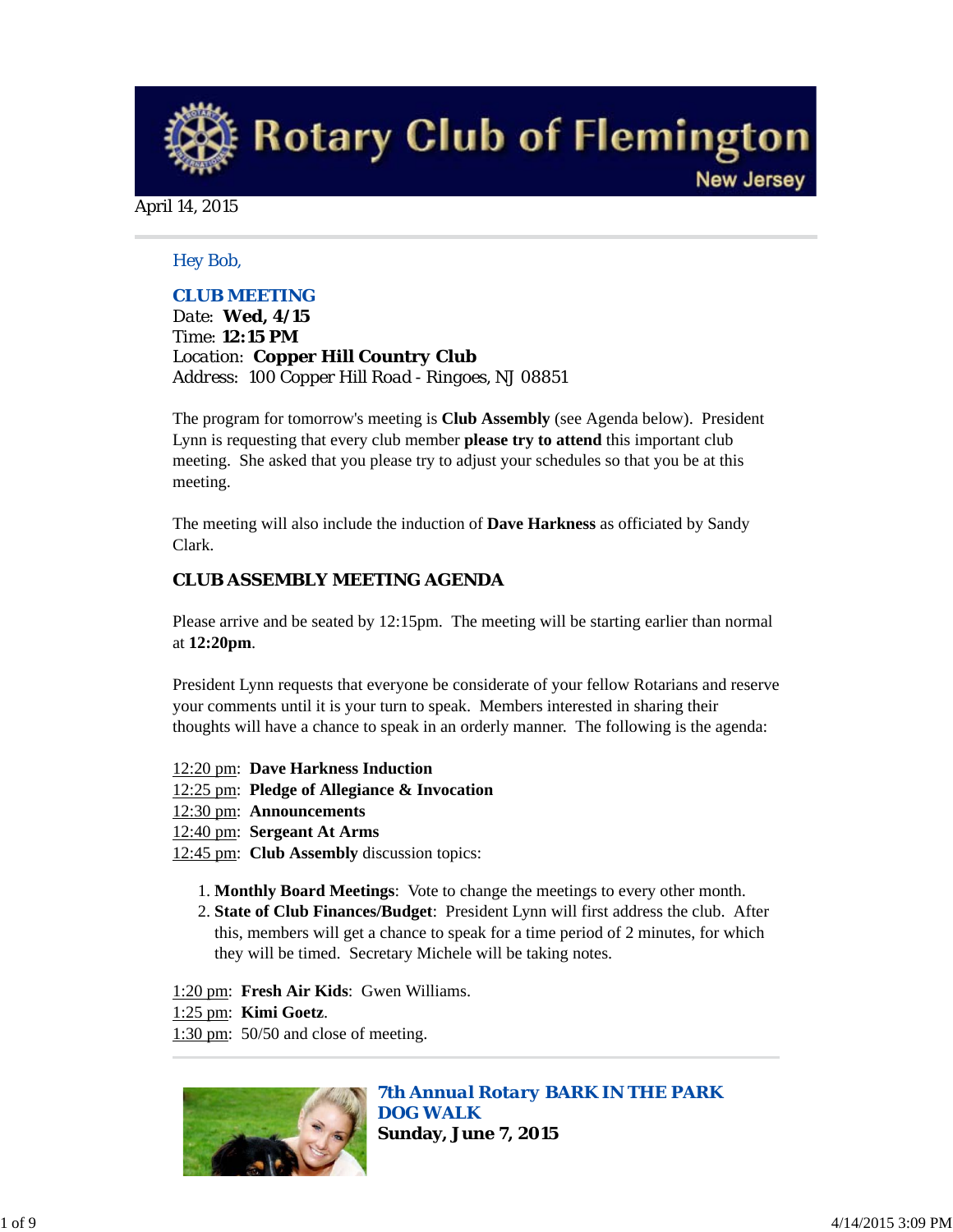

Registration: **10:30am**

Walk: **11:00am** to **2:00pm** Location: **Flemington Boro Park** Address: 43 Park Avenue, Flemington, NJ 08822

Enjoy a 1.0 mile walk around scenic Flemington ending back in a park full of activities for you and your pet. Meet exhibitors from local businesses with healthy ideas for your

pet plus new and unique pet-oriented products and services.

All net proceeds of the event go to Rotary Charities and local pet rescue organizations, especially **Animal Alliance**, a non-profit, volunteer-run pet adoption and spay/neuter outreach animal welfare organization.

You can also enjoy great food from several local restaurants (for people!), plus fabulous pet contests, including best pet costume and most photogenic pet, to name a few. There will also be terrific live music from **SunDog**!

**Click Here** or visit **www.FlemingtonRotaryNJ.org** for more information.



*Crime Stoppers of Hunterdon County* **"How to Keep Your Business Safe" Tuesday, April 28** at the Historic Flemington Courthouse Registration: **5:30pm** (with Appetizers) Seminar: **6:00pm** Cost: Free, but registration is required Registration Deadline: Wed, April 22

Hunterdon County Businesses and Business owners are invited to attend a seminar, "**How to Keep Your Business Safe**" hosted by Crime Stoppers of Hunterdon County in conjunction with the Hunterdon County Prosecutor's Office, the FBI and the Hunterdon County Chamber of Commerce. This informative and enlightening seminar will both explain current dangers to the security of their enterprise and demonstrate strategies to protect your business from both physical and cyber threats.

Presentations will be made by: Hunterdon County Prosecutor, Anthony P. Kearns, III, Special Agent Michael A. Scimeca, FBI Violent Crimes/Criminal Enterprise Investigations, Special Agent Edward Quinn, FBI InfraGuard Coordinator, Chris Kmosko, CGEIT CISSP CRISC (Cloud Security), Dave Gansfuss, "Refuse to be a Victim" instructor. A reception with delicious fare will follow the presentations. Please note: the deadline to register is April 22.

Crime Stoppers of Hunterdon County provides an anonymous service to the community to report crime. Launched in 2013, in partnership with the Hunterdon County Prosecutor's Office and Hunterdon County Chiefs of Police Association, Crime Stoppers of Hunterdon County has helped to reduce crime in Hunterdon.

Registration is free but required. For more information or to register, **CLICK HERE** to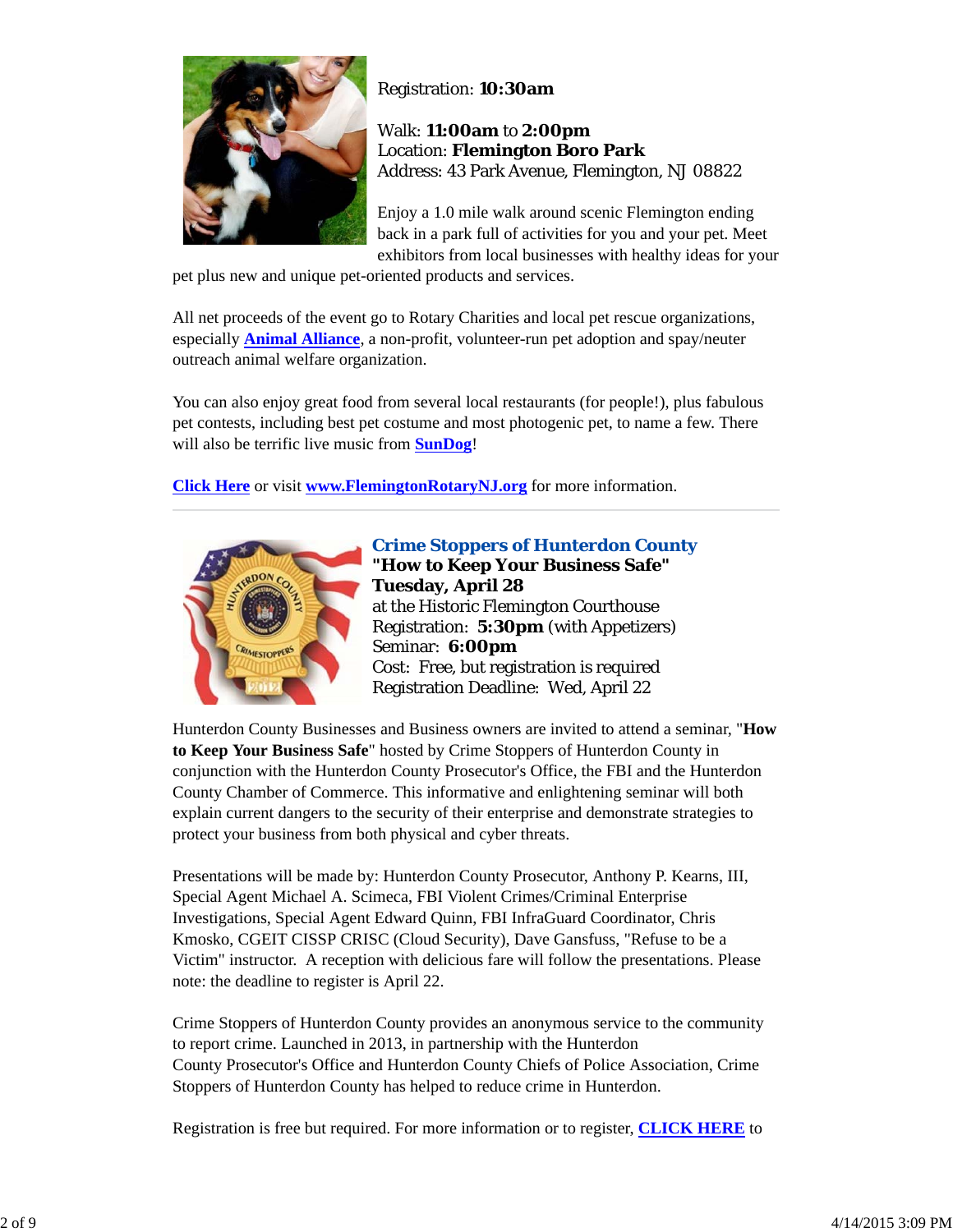

# *Milford Rotary Club Status Report on the* **INTERNATIONAL GRANT SUPPORTING the TROJES MUNICIPALITY in HONDURAS** March 18, 2015

President Lynn wanted everyone to see the report provided by the Milford Rotary Club in regards to the present status of the International Grant that we are involved in.

**CLICK HERE** to download a PDF of the report, which aims to give an overview of the safe water, sanitation and hygiene project for communities in the Trojes Municipality in Honduras.

# *SOON TO BE NEW MEMBER* **Jennifer Campbell**

The Membership Committee, Board and club have approved **Jennifer Campbell** for membership in the Rotary Club of Flemington. Jennifer has been proposed by Lynn Hyman, has attended a few of our club meetings and completed her new member orientation with President Lynn. Jennifer will have the classification of "**General Practice**". Jennifer runs her own business (Law Office of Jennifer M. Campbell) in Frenchtown, NJ. She also lives in Frenchtown, NJ. Lynn noted that Jennifer's interest in Rotary was generated by her brother, Mike Morro, who has been a member of the Rotary Club of Brielle/Spring Lake for the last 10 years. Mike is a Past Club President, former District Staff Member, and Paul Harris Fellow and encouraged Jennifer to join Rotary.

Jennifer's induction into Flemington Rotary is scheduled for Wed, April 29th.



# *Flemington Rotary Donations Project HEALING GARDEN at the Hunterdon Medical Center* Supporting an Eagle Scout Project

The Donations Committee and Board have approved a \$1,250 donation to support a local project to create a **Healing Garden** at the **Hunterdon Medical Center**. The project was started by Robert Vanacore, who is a Boy Scout with Troop 194 here in Flemington. The Healing Garden project was created by Mr. Vanacore to help him earn the honorable rank of Eagle Scout. All of the labor

would be donated to construct the garden, but the material costs were estimated to be roughly \$1,740. Flemington Rotary's donation of \$1,250 brings Robert up to his full financial goal to fund the project.

Members of Flemington Rotary are also be invited to assist with the construction of the garden as a hands-on project.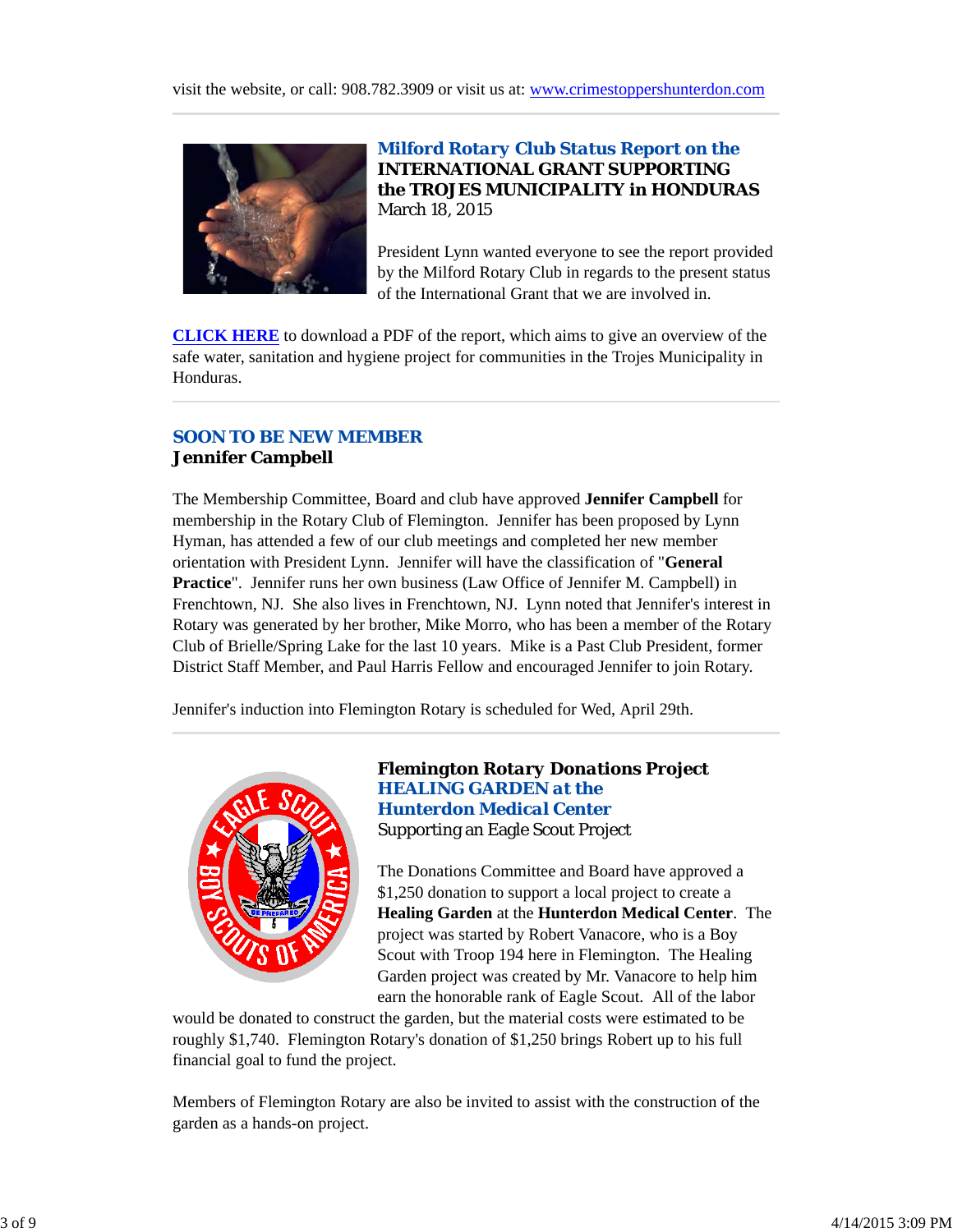**CLICK HERE** to learn more about the project, including photos of where the Healing Garden would be located near the Hunterdon Medical Center's entrance to the Cancer Ward. If you have any other questions, please contact Donations Committee Chair, Terry Ownes.



As you know, the Rotary Club of Flemington is a member of the H.C. Chamber of Commerce. This enables all Rotarians the ability to attend a Chamber function as a "member". If someone asks you what your business is, you would explain that you are a member representing the Rotary Club of Flemington. **Click Here** to visit the Chamber website for a listing of upcoming events.

# *Hunterdon Chamber Internet Radio "THE ROTARY HOUR"* **Mondays from 11am to 12noon**

PDG Megan Jones-Holt is the host of "The Rotary Hour" on the Hunterdon Chamber Internet Radio station and is looking for guests to have on the show. If you are intersted, please get in touch with Megan at (908)894-4590 or **mjonesholt@gmail.com**. **Click Here** to listen to the Hunterdon Chamber Internet Radio station from your PC, smart phone, mobile device, etc.



### *FLEMINGTON BUSINESS IMPROVEMENT DISTRICT* www.downtownflemington.com

If you would like to learn more about events and activities going on around Flemington, please **CLICK HERE** to visit the Flemington Business Improvement District (BID) website.

### *ROTARY DISTRICT 7510 NEWS*

**Click Here** to read the current news from our Rotary District 7510.

### *SPEAKERS & PROGRAMS BEING SOUGHT*

We are always seeking new or creative ideas for upcoming meeting programs and speakers. If you have any leads, please pass them onto Mick Schaible. **Click here** to generate an email directly to Mick.

### *UPCOMING DATES TO NOTE*

#### **Summary of Upcoming Club Meeting Programs**:

Wed,  $4/15$ : Club Assembly - President Lynn is requesting that every club member please try to attend this important club meeting. She asked that you please try to adjust your schedules so that you can attend this meeting.

Wed, 4/22: Rachel Rando, Family Risk Assessment HMC - Genetic Risk Assessment Wed, 4/29: Mary Ann Rivell, NJ Lottery - Where The Money Goes. Also, the Induction of New Member, Jennifer Campbell.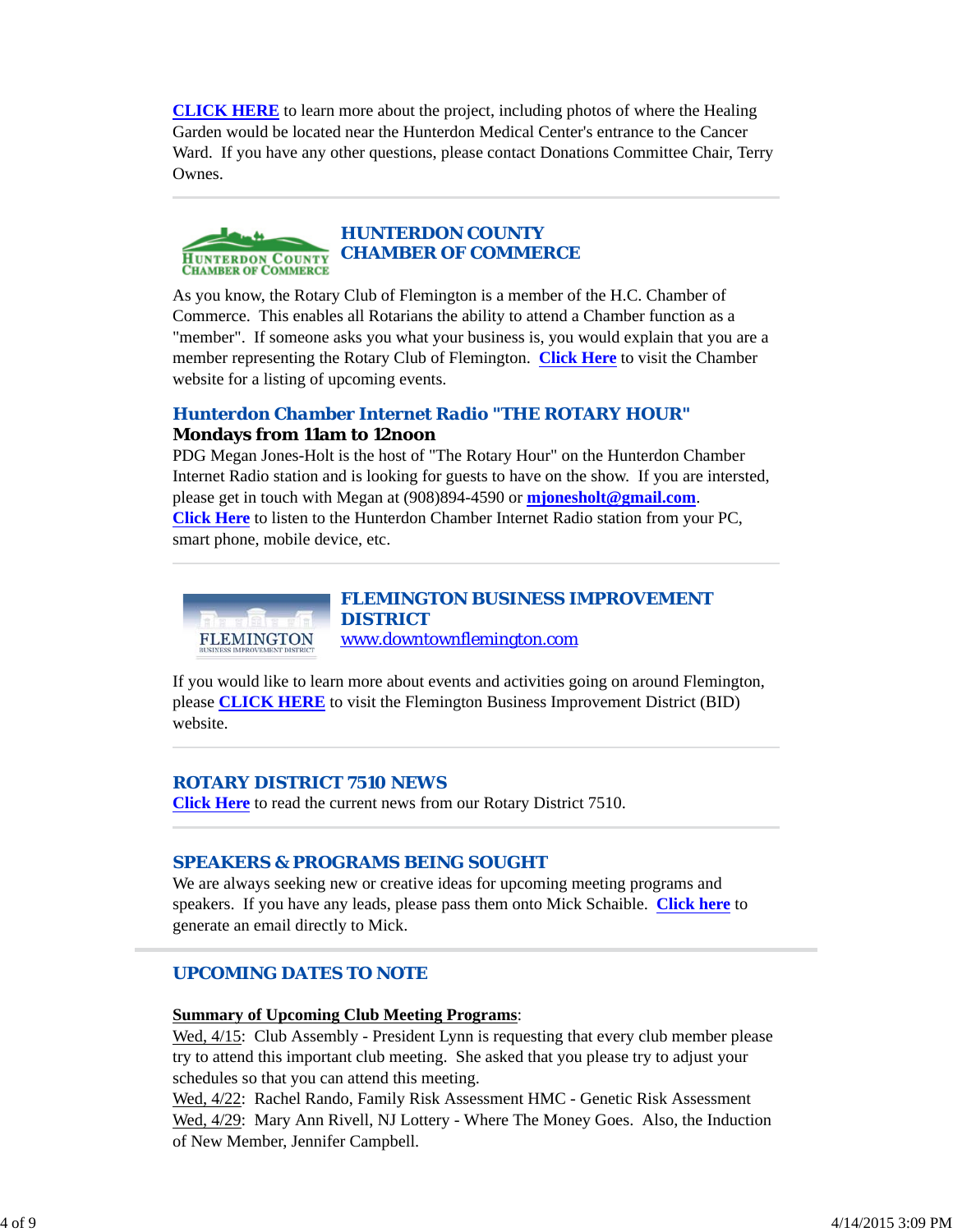Wed, 5/06: TBA Wed, 5/13: TBA Wed, 5/20: Sue Lang Sopanoro, Dietician at ShopRite Wed, 5/27: TBA

**Next RCOF Board Meeting:** Thursday, 5/7/2015 at 6pm (usually the 1<sup>st</sup> Thursday). **Next Membership Meeting**: Wed, 5/13/2015 at 1:30 PM (usually the 2<sup>nd</sup> Wed).

#### **Upcoming RCOF Club Events, Fundraisers, Fellowship Events, Etc**.:

Sat, 6/6: **Pedals for Progress** Bicycle, Sewing Machine & Sports Gear Collection Sun, 6/7: 7th Annual Rotary **BARK in the PARK** - Dog Walk

#### **Rotary District 7510 Events & Functions:**

Fri-Sun, May 1-3: **2015 Rotary District Conference** (Harrah's Atlantic City Resort & Casino, 777 Harrah's Boulevard, Atlantic City, NJ) Wed, May 27: **Rotary District Assembly** at 2:30pm (Bridgewater Marriott Hotel, 700 Commons Way, Bridgewater, NJ) Sat-Tues, June 6-9: **Rotary International Convention** in Sao Paulo, Brazil Thurs, 6/25: **District Changing of the Guard Dinner** (Primavera Regency, 1080 Valley Road, Stirling, NJ)

#### *COMMITTEE LIST:*

**Click Here** to download the listing of all current Club Committee's and its members.

#### *"MEMBERS ONLY" WEBSITE:*

#### **Click Here for the Members Only section of the website to find:**

- 1) The "Membership Proposal Form" to propose a new member.
- 2) New Member Information.
- 3) An Online Copy of the Club Membership Directory.
- 4) A Link to All Photos Albums of the Club.

#### *ROTARY WEBSITE LINKS:*

Rotary International: **www.Rotary.org** Rotary District 7510: **www.RotaryNJ.org**

### *NEARBY ROTARY CLUB MEETINGS:*

As A Rotarian, you are Welcome to attend a Rotary Club meeting anywhere in the world. Click here for the Rotary Club Locator App. Or see below for some local meetings:

Mondays

**Lambertville/New Hope** (6:30 pm) - Lambertville Station Restaurant; 11 Bridge Street, Lambertville NJ 08530

**Piscataway** (12:15 pm) - Radisson Hotel; 21 Kingsbridge Road, Piscataway, NJ 08854

#### Tuesdays

**Whitehouse** (12:15 pm) - Max's 22; 456 Route 22 West, Whitehouse Station, NJ 08889 **Princeton** (12:15 pm) - The Nassau Club; 6 Mercer Street, Princeton, NJ 08540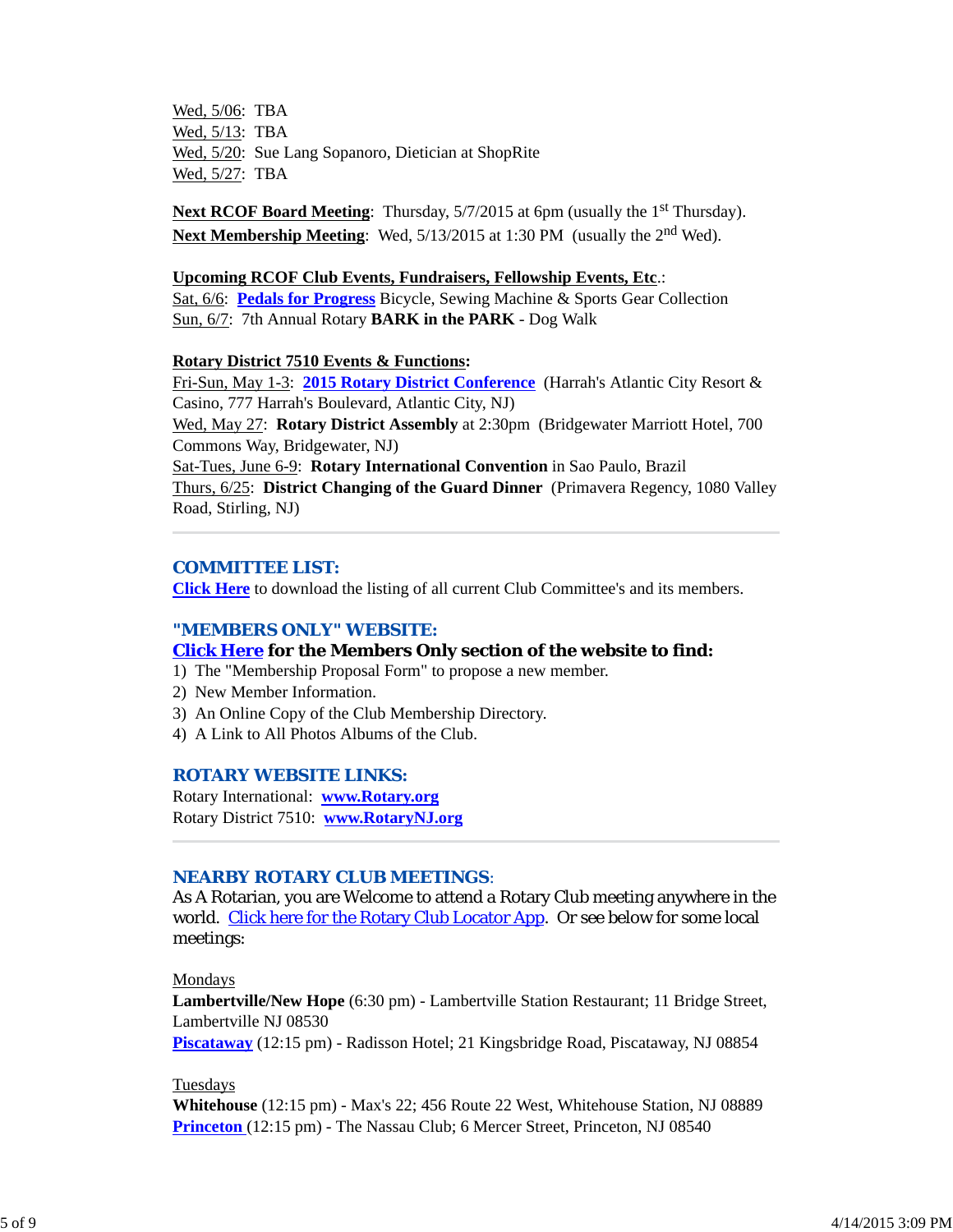**Bridgewater-Bound Brook** (12:15 pm) - Arbor Glenn; 100 Monroe St, Bridgewater 08807

### Wednesdays

**Branchburg Township** (7:30 am): Stoney Brook Grille; 1285 Route 28, North Branch, NJ 08876

**Flemington** (12:15pm): Copper Hill Country Club; 100 Copper Hill Road, Ringoes, NJ 08851

**Hillsborough Township** (6:15 pm): Pheasant's Landing; 311 Amwell Road (Rt. 514), Hillsborough, NJ 08844

### **Thursdays**

**Clinton Sunrise** (7:30 am): Clinton Fire Department; New Street, Clinton, NJ 08809 **Somerville/Bridgewater** (12:15 pm): Bridgewater Manor; 1251 US Highway 202/206, Bridgewater, NJ 08807

**Trenton** (12:15 pm): Freddie's Tavern; 12 Railroad Avenue, West Trenton, NJ 08628

### Fridays

**North Hunterdon** (12:15 pm): Beaver Brook County Club; 25 County Club Drive, Annandale, NJ 08801

**Princeton Corridor** (12:15pm): Hyatt Regency; 102 Carnegie Center, Rt. 1 North, Princeton, NJ 08540

### eClub

**Rotary eClub of Hunterdon Horizon**: View website for meetings or online makeups.

### RI President's Call for Action in **2014-2015**: **"Light Up Rotary"**

# **Rotary Club of Flemington - Our 91st Year**

Founded October 3, 1923 \* Charter #1529 \* District 7510

| President                       | <b>Lynn Hyman</b>                              |
|---------------------------------|------------------------------------------------|
| President-Elect                 | <b>Mick Schaible</b>                           |
| Secretary                       | <b>Michele Kavanagh</b>                        |
| Treasurer, General              | <b>Bob Newland</b>                             |
| Treasurer, Lunch                | <b>D.J.</b> Wright                             |
| <b>Board Members</b>            | <b>Ira Liebross</b> (immediate past president) |
|                                 | <b>Ken Skowronek</b>                           |
|                                 | <b>Joe Ziegler</b>                             |
| Sergeant-at-Arms                | <b>Karen Widico</b>                            |
| <b>RI</b> President             | Gary C.K. Huang (Taiwan)                       |
| District Governor (DG)          | Melvin I. Kevoe "Mel" (Springfield, NJ)        |
| District Governor Elect (DGE)   | <b>Hal Daume</b> (Berkeley Heights, NJ)        |
| District Governor Nomimee (DGN) | <b>Charles Minton</b> (Union, NJ)              |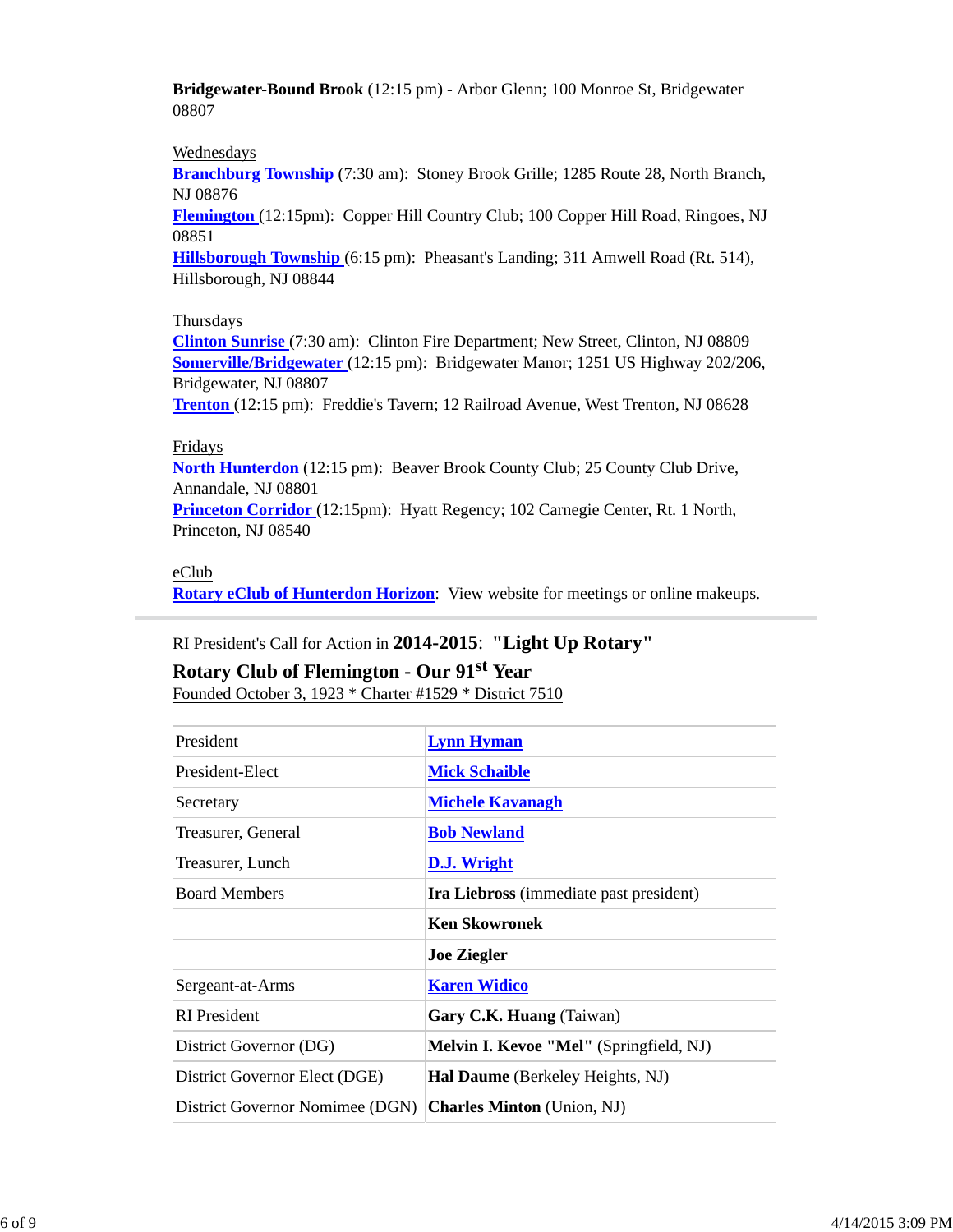Assistant District Governor (ADG) **Megan Jones-Holt** (Clinton Sunrise)

Club Meetings: **Wednesday, 12:15 pm, Copper Hill Country Club** 100 Copper Hill Road, Ringoes 08551





**MISSION STATEMENT:** The mission of Rotary International is to assist and guide Rotarians and Rotary clubs to accomplish the Object of Rotary to ensure Rotary's continuing relevance and to help build a better world, emphasizing service activities by individuals and groups that enhance the quality of life and human dignity, encouraging high ethical standards, and creating greater understanding among all people to advance the search for peace in the world.

**THE OBJECT OF ROTARY:** The object of Rotary is to encourage and foster the ideal of service as a basis of worthy enterprise and, in particular, to encourage and foster:

**1st**: The development of acquaintance as an opportunity for service;

**2nd**: High ethical standards in business and professions, the recognition of the worthiness of all useful occupations, and the dignifying of each Rotarian's occupation as an opportunity to serve society;

**3rd**: The application of the ideal of service in each Rotarian's personal, business and community life;

**4th**: The advancement of international understanding, goodwill, and peace through a world fellowship of business and professional persons united in the ideal of service.

**THE 4-WAY TEST:** "Of the things we think, say or do:

- **1st**: Is it the Truth?
- 2<sup>nd</sup>: Is it Fair to all concerned?
- **3rd**: Will it build goodwill and better friendships?
- **4th**: Will it be beneficial to all concerned?"

### *ROTARY's AVENUE'S OF SERVICE*:

**1)** Through **Club Service**, we have fun, build lasting friendships, and make sure that our club runs well.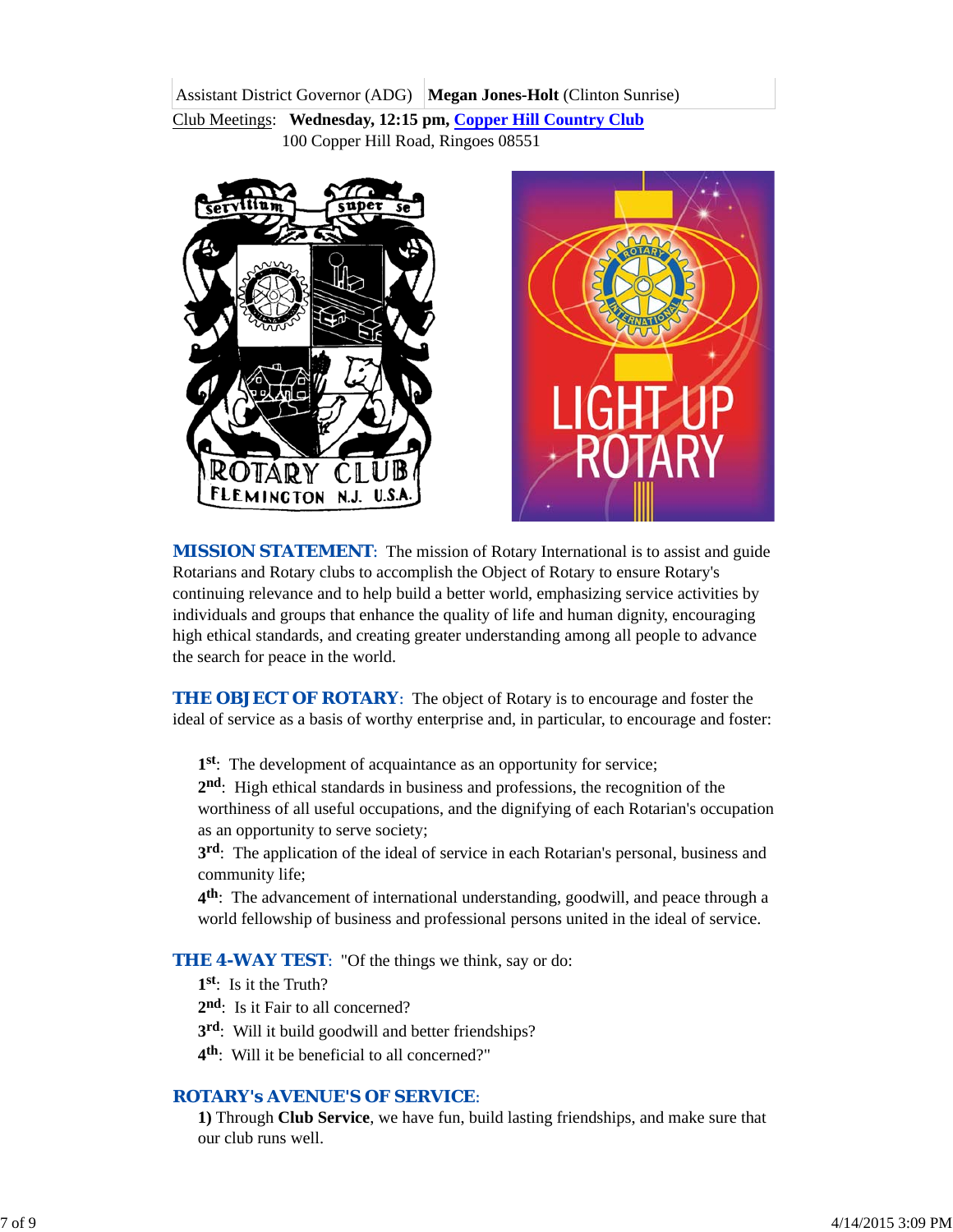**2)** Through **Vocational Service**, we volunteer our professional skills to serve others and promote integrity in everything we do.

**3)** Through **Community Service**, we address local needs and work with our community to bring lasting improvements.

**4)** Through **International Service**, we meet humanitarian needs around the globe and promote world understanding and peace.

**5)** Through **Youth Service**, we work with young people to help them become the next generation of leaders, visionaries, and peacemakers.

### **2014-2015 CLUB MEMBER ROSTER Rotary Club of Flemington, NJ** Current Number of Members: 45

| <b>Rotarian</b>                   | <b>Member Since</b> | <b>Classification</b>           |
|-----------------------------------|---------------------|---------------------------------|
| Black, Bruce B.                   | 2007                | <b>Health and Fitness</b>       |
| Bohler, Herbert C. (Herb)         | 1977                | <b>Specialty Advertising</b>    |
| Chittenden, Robert L. (Bob)       | 2003                | M.E.F.P. Consulting Engineering |
| Clark, Arthur L. (Sandy)          | 1987                | Printing                        |
| Davidson, James G. (Jim)          | 2002                | <b>Rubber Products</b>          |
| Erskine, John                     | 2014                | Youth Development               |
| Ferrari, Frederick J. (Fred)      | 1964                | Orthodontia                     |
| Fisher, Charles H. (Charlie)      | 1961                | <b>Funeral Services</b>         |
| Fisher, Thomas H. (Tom)           | 2012                | Property & Casualty Insurance   |
| <b>Harkness, David W. (Dave)</b>  | 2015                | <b>Hospital Affairs</b>         |
| Harrison, Jeffrey (Jeff)          | 1996                | Psychotherapy                   |
| Hennessy, Jr., Richard (Rich)     | 2010                | <b>Financial Advisor</b>        |
| Hyman, Lynn                       | 2010                | <b>Retail Banking</b>           |
| Kamnitsis, Christopher P. (Chris) | 2001                | <b>Financial Planning</b>       |
| Kavanagh, Michele                 | 2013                | <b>Community Banking</b>        |
| <b>King, Linda</b>                | 2015                | <b>Non-Profit</b>               |
| Liebross, Ira                     | 1997                | <b>Family Medicine</b>          |
| Loew, Darren                      | 2002                | Orthodontics                    |
| Martin, Teresa (Terry)            | 1993                | Solid Waste/Recycling           |
| Mazujian, Harry                   | 2004                | Clergy                          |
| McWilliams, Nancy                 | 1992                | Psychotherapy                   |
| Metz, Kim                         | 2007                | <b>Technical Education</b>      |
| Muller, George D.                 | 1964                | <b>Cut Glass Manufacturing</b>  |
| Nastasi, William (Bill)           | 1996                | <b>General Contracting</b>      |
| Newland, Robert D. (Bob)          | 1998                | Insurance                       |
| Ownes, Terry M.                   | 1987                | <b>Floor Covering</b>           |
| Phelan, Christopher J. (Chris)    | 2009                | <b>Chamber Of Commerce</b>      |
| Randolph, R. Wayne                | 1982                | Veterinary Medicine             |
| Reinbacher, Otto A.               | 1997                | Clergy                          |
| Rogow, Stephen S. (Steve)         | 1973                | Orthodontics                    |
| Schaible, R. Michael (Mick)       | 1998                | <b>Appraisal Services</b>       |
| Skowronek, Kenneth J. (Ken)       | 1994                | <b>Family Law</b>               |